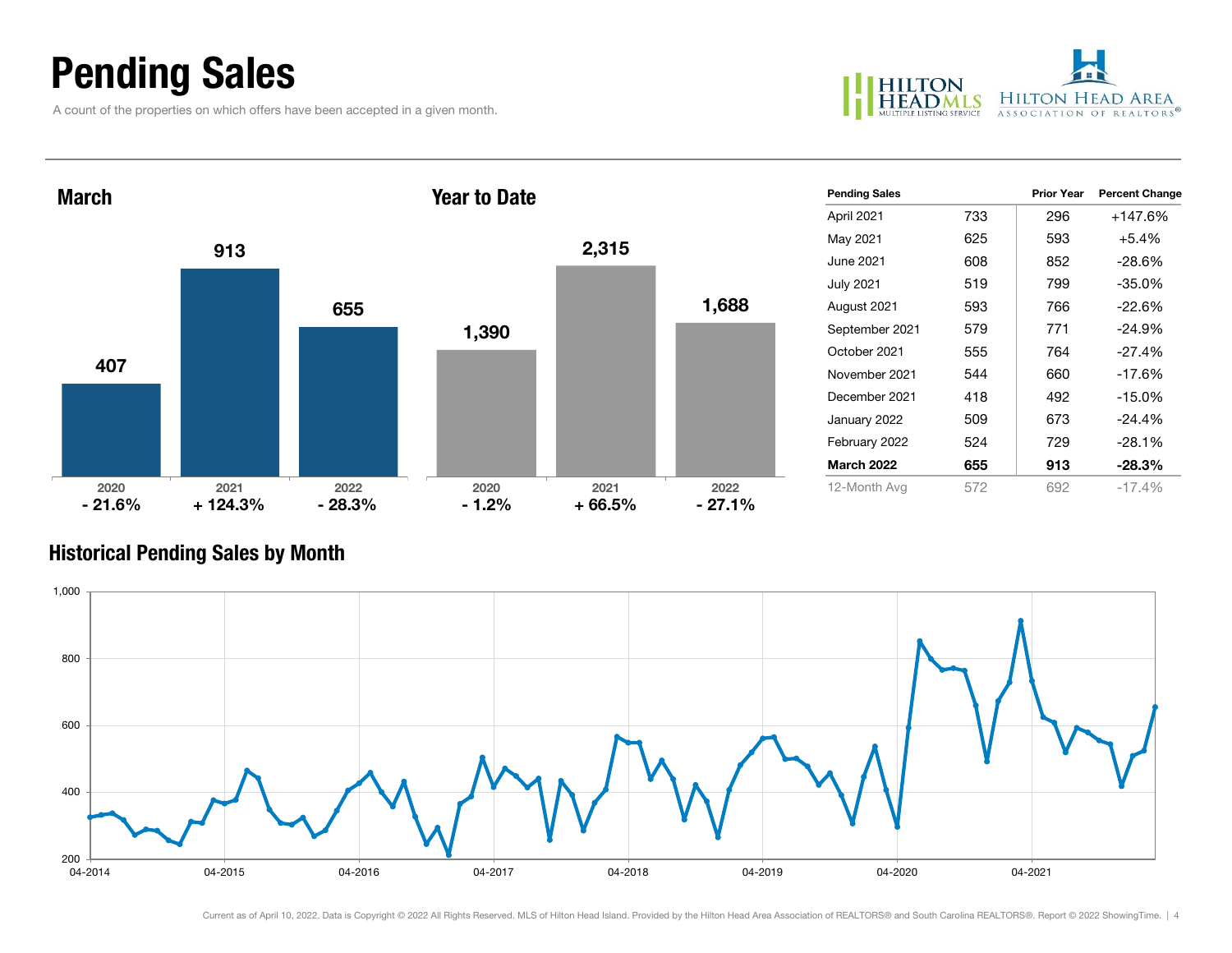### Closed Sales

A count of the actual sales that closed in a given month.



| <b>March</b>    |                  |                  | <b>Year to Date</b> |                  |                  | <b>Closed Sales</b> |     | <b>Prior Year</b> | <b>Percent Change</b> |
|-----------------|------------------|------------------|---------------------|------------------|------------------|---------------------|-----|-------------------|-----------------------|
|                 |                  |                  |                     |                  |                  | April 2021          | 742 | 416               | +78.4%                |
| 759             |                  |                  |                     | 1,801            |                  | May 2021            | 683 | 343               | +99.1%                |
|                 |                  |                  |                     |                  |                  | June 2021           | 708 | 553               | $+28.0%$              |
|                 |                  |                  |                     |                  |                  | <b>July 2021</b>    | 623 | 737               | $-15.5%$              |
| 499             |                  | 552              |                     |                  | 1,397            | August 2021         | 550 | 701               | $-21.5%$              |
|                 |                  |                  | 1,182               |                  |                  | September 2021      | 528 | 736               | $-28.3%$              |
|                 |                  |                  |                     |                  |                  | October 2021        | 546 | 740               | $-26.2%$              |
|                 |                  |                  |                     |                  |                  | November 2021       | 549 | 636               | $-13.7%$              |
|                 |                  |                  |                     |                  |                  | December 2021       | 617 | 756               | $-18.4%$              |
|                 |                  |                  |                     |                  |                  | January 2022        | 441 | 538               | $-18.0\%$             |
|                 |                  |                  |                     |                  |                  | February 2022       | 404 | 504               | $-19.8%$              |
|                 |                  |                  |                     |                  |                  | <b>March 2022</b>   | 552 | 759               | $-27.3%$              |
| 2020<br>$+6.9%$ | 2021<br>$+52.1%$ | 2022<br>$-27.3%$ | 2020<br>$+7.7%$     | 2021<br>$+52.4%$ | 2022<br>$-22.4%$ | 12-Month Avg        | 579 | 618               | $-6.4%$               |

#### Historical Closed Sales by Month

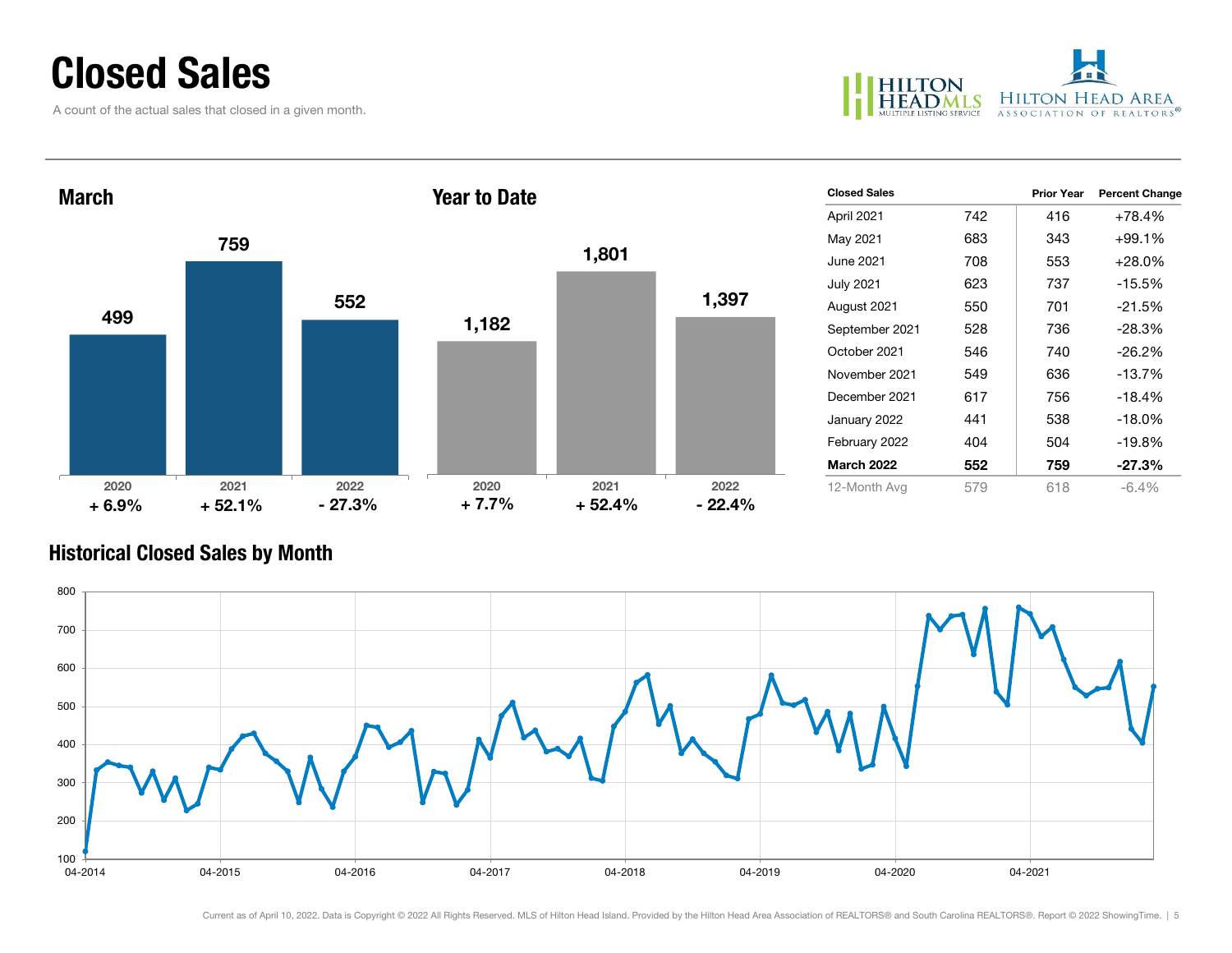## Average Sales Price

Average sales price for all closed sales, not accounting for seller concessions, in a given month.



March

#### Year to Date



| Avg. Sales Price  |           | <b>Prior Year</b> | <b>Percent Change</b> |
|-------------------|-----------|-------------------|-----------------------|
| April 2021        | \$546,091 | \$455,144         | $+20.0%$              |
| May 2021          | \$597,280 | \$456,844         | $+30.7%$              |
| June 2021         | \$651,402 | \$488,185         | $+33.4%$              |
| <b>July 2021</b>  | \$653,482 | \$500,770         | $+30.5%$              |
| August 2021       | \$626,504 | \$548,392         | $+14.2%$              |
| September 2021    | \$613,340 | \$557,142         | $+10.1%$              |
| October 2021      | \$677,864 | \$568,960         | $+19.1%$              |
| November 2021     | \$611,627 | \$545,831         | $+12.1%$              |
| December 2021     | \$653,688 | \$521,231         | $+25.4%$              |
| January 2022      | \$688,581 | \$522,524         | $+31.8%$              |
| February 2022     | \$663,606 | \$526,097         | $+26.1%$              |
| <b>March 2022</b> | \$682,029 | \$600,338         | +13.6%                |
| 12-Month Avg*     | \$638,791 | \$524,288         | $+21.8%$              |

\* Avg. Sales Price of all properties from April 2021 through March 2022. This is not the average of the individual figures above.



#### Historical Average Sales Price by Month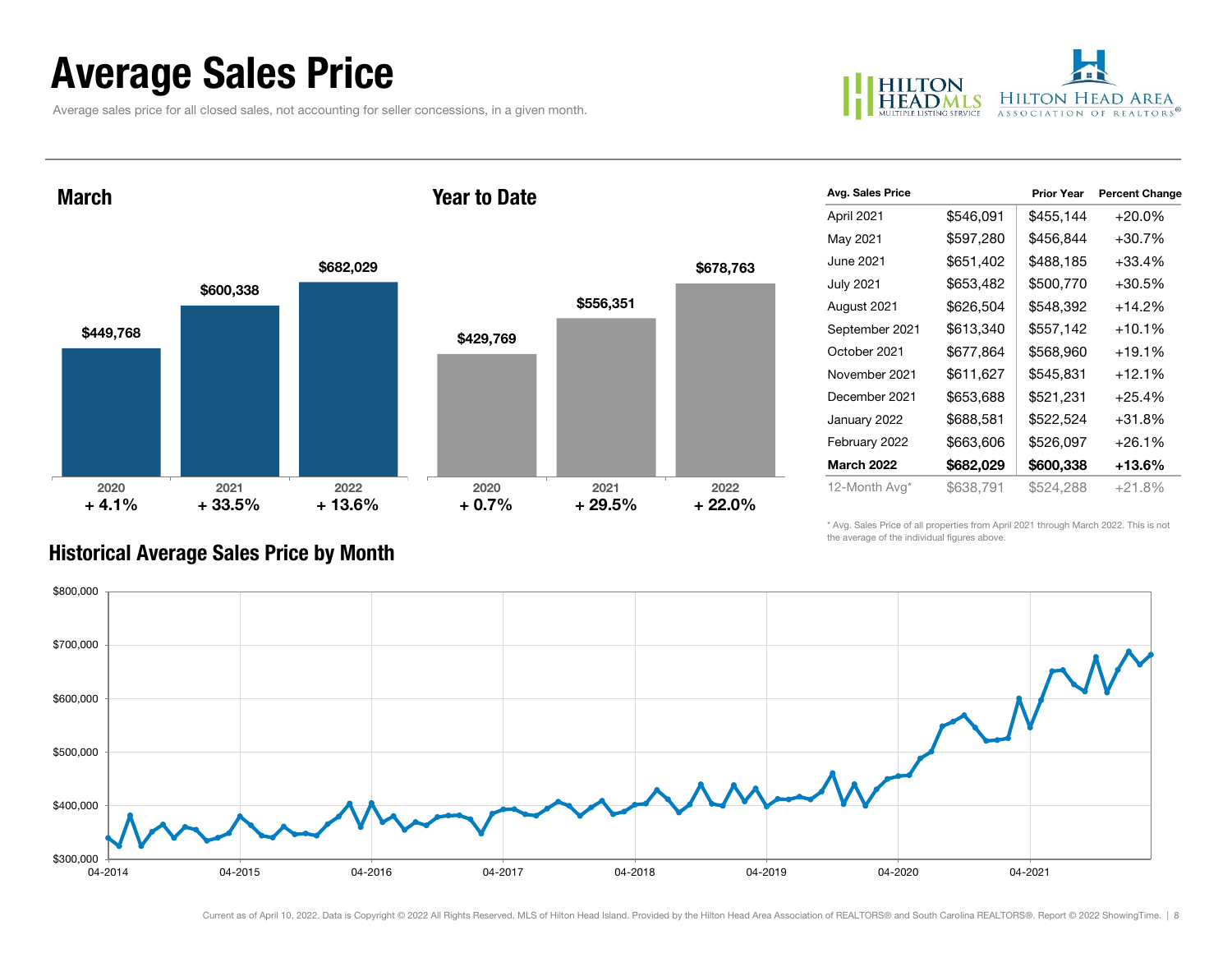## Inventory of Homes for Sale

The number of properties available for sale in active status at the end of a given month.





|  | <b>Historical Inventory of Homes for Sale by Month</b> |  |
|--|--------------------------------------------------------|--|
|  |                                                        |  |

| <b>Homes for Sale</b> |     | <b>Prior Year</b> | <b>Percent Change</b> |
|-----------------------|-----|-------------------|-----------------------|
| April 2021            | 650 | 2,354             | -72.4%                |
| May 2021              | 660 | 2,165             | -69.5%                |
| June 2021             | 699 | 1,910             | $-63.4%$              |
| July 2021             | 747 | 1,726             | $-56.7\%$             |
| August 2021           | 770 | 1,578             | $-51.2%$              |
| September 2021        | 739 | 1,393             | $-46.9%$              |
| October 2021          | 680 | 1,278             | $-46.8%$              |
| November 2021         | 558 | 1,122             | $-50.3%$              |
| December 2021         | 503 | 982               | $-48.8%$              |
| January 2022          | 401 | 843               | $-52.4%$              |
| February 2022         | 401 | 750               | -46.5%                |
| <b>March 2022</b>     | 500 | 672               | $-25.6\%$             |
| 12-Month Avg*         | 609 | 1.398             | $-56.4%$              |

\* Homes for Sale for all properties from April 2021 through March 2022. This is not the average of the individual figures above.